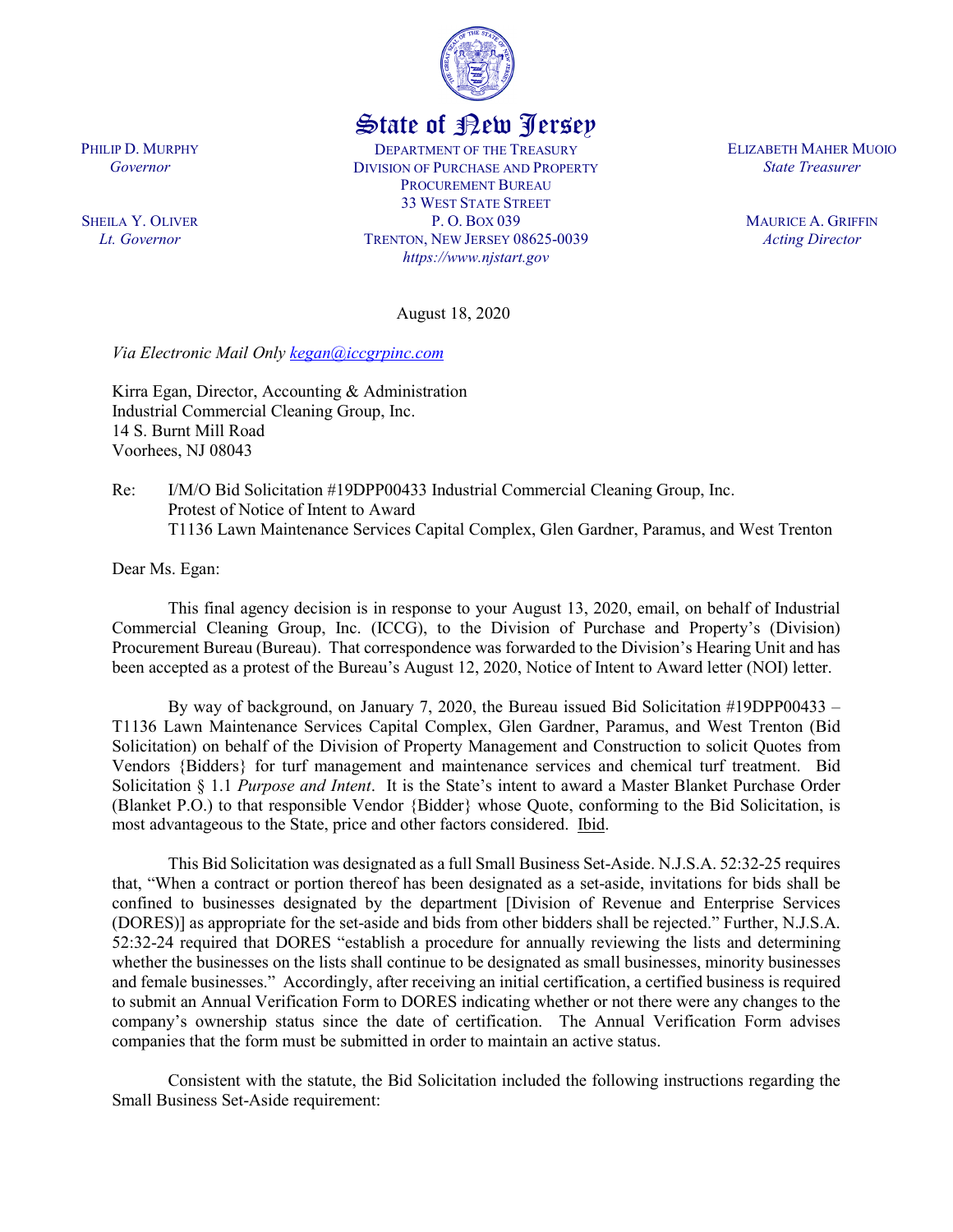Pursuant to the provisions of N.J.S.A. 52:32-17 and N.J.A.C. 17:13 this is a full Set-Aside Blanket P.O. for **Category I, II, or III** for Small Businesses.

The Vendor {Bidder} must be registered as a qualifying small business with the Division of Revenue and Enterprise Services, Small Business Registration and M/WBE Certification Services Unit by the date the Quote is received and opened. Evidence that the Vendor {Bidder} has registered as a small business should be submitted with the Quote. Vendors {Bidders} should verify its Small, Minority, Veteran, and Women Owned Business Certification status on the "Maintain Terms and Categories" Tab within its profile in *NJSTART*. In the event of an issue with a Vendor's {Bidder's} Small, Minority, Veteran, and Women Owned Business Certification status, *NJSTART* provides a link to take corrective action.

….

\*\* IF THE VENDOR {BIDDER/CONTRACTOR} HAS PREVIOUSLY REGISTERED OR BEEN CERTIFIED AS A SMALL BUSINESS ENTERPRISE, THE VENDOR {BIDDER} SHOULD ENSURE IT IS REGISTERED AND THAT ITS REGISTRATION IS ACTIVE WITH THE DIVISION OF REVENUE AND ENTERPRISE SERVICES, SMALL BUSINESS REGISTRATION AND M/WBE CERTIFICATION SERVICES UNIT, PRIOR TO THE QUOTE OPENING DATE, TO BE ELIGIBLE FOR AWARD.

[Bid Solicitation Section 4.4.1.4 *Small Business Set-Aside Blanket P.O.,*  emphasis added.]

Potential Vendor(s) {Bidder(s)} were permitted to submit questions to the Bureau, using the Division's *NJSTART* eProcurement system, by 2:00 pm eastern time on January 21, 2020. (Bid Solicitation Section 1.3.1 *Electronic Question and Answer Period*). The Bureau answered all questions received through the posting of Bid Amendment #1 on February 6, 2020. One question was received regarding the Small Business Set-Aside requirement as follows:

| $\#$ | <b>Bid Solicitation Section</b><br><b>Reference</b>                | <b>Question (Bolded) and Answer</b>                                                                                                                                                                                                                                                                                                                                                                                           |
|------|--------------------------------------------------------------------|-------------------------------------------------------------------------------------------------------------------------------------------------------------------------------------------------------------------------------------------------------------------------------------------------------------------------------------------------------------------------------------------------------------------------------|
| 5    | Section 4.4.1.4<br><b>Small Business Set-Aside</b><br>Blanket P.O. | Does my firm need to be registered by the Quote Submission Due<br>Date as a qualifying small business with the Division of Revenue and<br>Enterprise Services in order to be eligible for award?                                                                                                                                                                                                                              |
|      |                                                                    | Yes. This is a full Set-Aside Blanket P.O. for Category I, II, or III for<br>Small Businesses. The Vendor {Bidder} must be registered as a<br>qualifying small business with the Division of Revenue and Enterprise<br>Services, Small Business Registration and M/WBE Certification<br>Services Unit by the date the Quote is received and opened.<br>Please refer to Bid Solicitation Section 4.4.1.4 for more information. |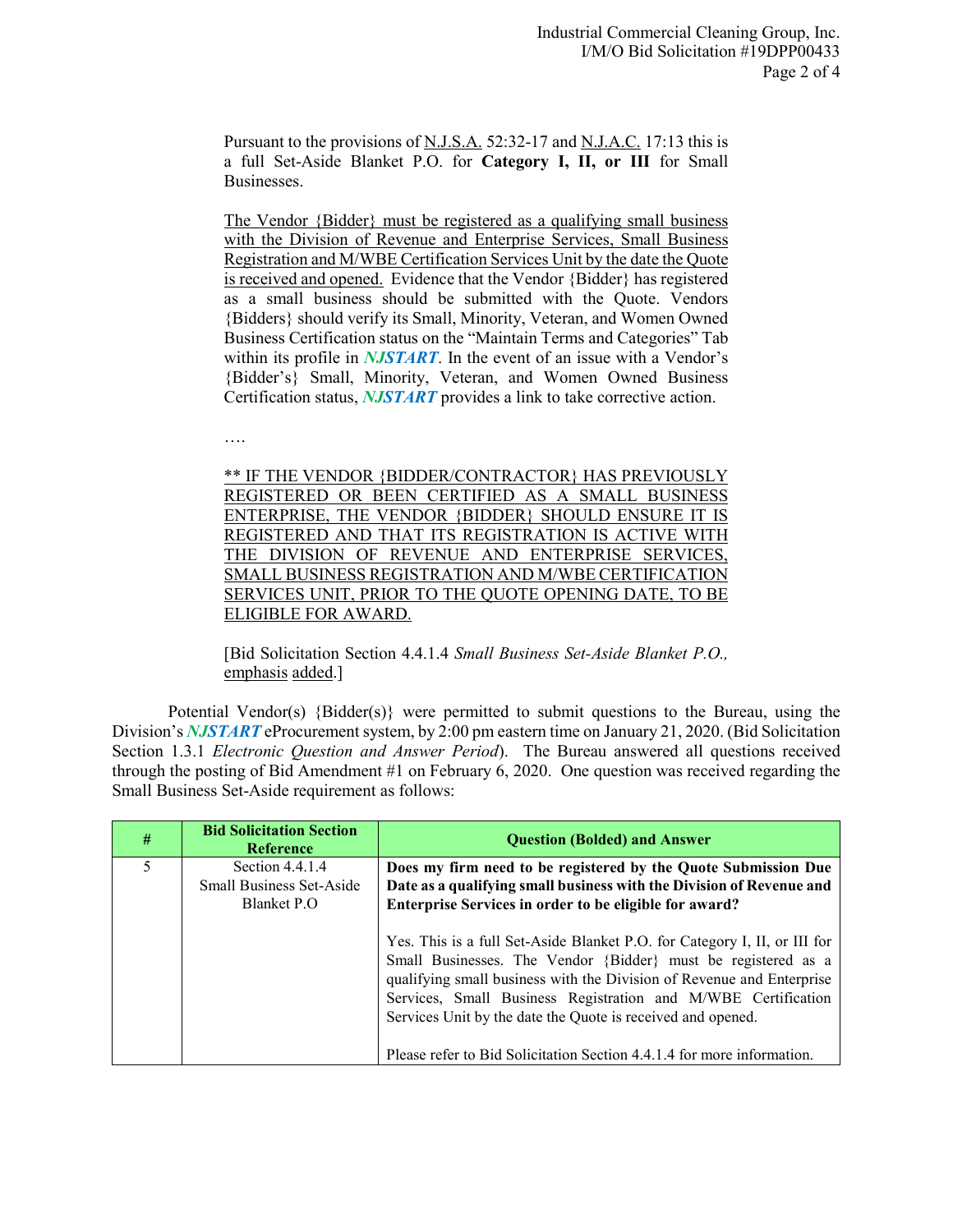On February 14, 2020, the Division's Proposal Review Unit opened three (3) Quotes submitted through the State's *NJSTART* eProcurement system by the submission deadline of 2:00 p.m. eastern time. After conducting a preliminary review of the Quotes submitted, all three (3) Quotes were forwarded to the Bureau for review and evaluation consistent with the requirements of Bid Solicitation Section 6.7. As noted in the Recommendation Report, the Bureau found that the Quote submitted by ICCG was non-responsive to the mandatory requirements of the Bid Solicitation because ICCG was not registered as a Small Business Enterprise (SBE) as of the Quote opening date. On August 13, 2020, ICCG submitted a protest challenging the Bureau's determination that it was not properly registered as a SBE.

In consideration of ICCG's protest, I have reviewed the record of this procurement, including the Bid Solicitation, ICCG's Quote and protest, the relevant statutes, regulations, and case law. This review of the record has provided me with the information necessary to determine the facts of this matter and to render an informed final agency decision on the merits of the protest. I set forth herein the Division's final agency decision.

With its August 13, 2020, email, ICCG submitted a copy of its certification from the DORES which indicated that on July 18, 2018, ICCG was approved as a SBE for Categories 2 and 4. The certification notes an expiration date of July 17, 2021. Thereafter, on August 14, 2020, ICCG submitted a supplement statement to the Hearing Unit stating "I believe there may have been an issue with the Annual Verification Forms that are sent for the SBE and MWBE certifications. I have attached two new ones that I will be sending to the State today via fax and regular mail to make sure they are received." With that email, ICCG included a copy of the SBE - Annual Verification Form dated August 14, 2020.

In reviewing this protest, the Division's Hearing Unit conducted a review of the DORES' New Jersey Selective Assistance Vendor Information database. As shown in the screenshot below, ICCG was issued a SBE certification on July 18, 2018; however, that certification was revoked.

|                                                            | njhome I business I government I state services A to Z I departments                                          |                                    |                                                       | search                                                                         |  |
|------------------------------------------------------------|---------------------------------------------------------------------------------------------------------------|------------------------------------|-------------------------------------------------------|--------------------------------------------------------------------------------|--|
|                                                            | <b>THE STATE OF NEW JERSEY</b>                                                                                |                                    | new jersey selective assistance vendor informatior    |                                                                                |  |
|                                                            | Department of the Treasury<br>Division of Revernae                                                            | Help                               | Logout                                                | NJ DMWBD Home<br>NJ SAVI Home                                                  |  |
| Vendor Information                                         |                                                                                                               |                                    |                                                       |                                                                                |  |
|                                                            | (State Agency)                                                                                                |                                    |                                                       | <b>Business Address</b>                                                        |  |
| Vendor                                                     |                                                                                                               |                                    | <b>14 SOUTH BURNT MILL ROAD</b><br>VOORHEE S,NJ 08043 |                                                                                |  |
| <b>O</b> business service                                  |                                                                                                               |                                    | Camden                                                |                                                                                |  |
| Vendor ID - 223315576 (FEIN)<br>Business Name - INDUSTRIAL |                                                                                                               |                                    |                                                       |                                                                                |  |
| <b>Q</b> contract<br>COMMERCIAL CLEANING GROUP INC.        |                                                                                                               |                                    | <b>Mailing Address</b>                                |                                                                                |  |
| $Q$ search                                                 | Alternativ e Name -                                                                                           |                                    | Same as Business                                      |                                                                                |  |
|                                                            | Designation-                                                                                                  |                                    |                                                       |                                                                                |  |
|                                                            |                                                                                                               |                                    |                                                       | <b>Principal Owner</b>                                                         |  |
|                                                            |                                                                                                               |                                    | Name - Ms. KIM JORDAN                                 |                                                                                |  |
| <b>Contact Information</b>                                 |                                                                                                               |                                    | <b>Position - PRESIDENT/CEO</b>                       |                                                                                |  |
| Name - Ms. KIM                                             | JORDAN                                                                                                        |                                    | Ethnicity - Black                                     |                                                                                |  |
| Position - PRESIDENT/CEO                                   |                                                                                                               |                                    | Percent owned - 100                                   |                                                                                |  |
| Primary Phone- 8565417241                                  | Secondary Phone-                                                                                              |                                    | Gender - F                                            |                                                                                |  |
| Fax - 8565417243                                           |                                                                                                               | Email - kjordan@iccgrpinc.com      |                                                       |                                                                                |  |
| We bs ite -                                                |                                                                                                               |                                    |                                                       | Registrant in Good Standing since -                                            |  |
|                                                            |                                                                                                               |                                    |                                                       | Certificate in Good Standing since -                                           |  |
| <b>Business Information</b>                                |                                                                                                               |                                    | Got Work From SAVI - No                               |                                                                                |  |
| Business Type - Corporation                                |                                                                                                               |                                    |                                                       | Other Certificates - Port Authority PANY NJ                                    |  |
| Established Date - 06/15/1994                              |                                                                                                               |                                    |                                                       |                                                                                |  |
|                                                            | Major field of operation - Complete facility support services<br>Gross Sales - Cat2 & Cat4 IG & S/Const Combi |                                    |                                                       |                                                                                |  |
|                                                            |                                                                                                               | <b>Designation</b>                 |                                                       |                                                                                |  |
| <b>Designation</b><br>SEE                                  | <b>Is sued Date</b><br>06/02/2014                                                                             | <b>Expiry Date</b><br>06/02/2017   | <b>Status</b><br>Revoked                              | Certificate No.                                                                |  |
| SEE                                                        | 07/12/2005                                                                                                    | 07/11/2006                         | <b>Expired</b>                                        |                                                                                |  |
| SEE                                                        | 07/12/2006                                                                                                    | 07/11/2007                         | <b>Expired</b>                                        |                                                                                |  |
| SFF                                                        | 02/25/2008                                                                                                    | 02/24/2009                         | <b>Expired</b>                                        |                                                                                |  |
| <b>MWBE</b><br>SEE                                         | 03/25/2009<br>03/27/2009                                                                                      | 03/24/2012<br>03/26/2012           | Expired<br><b>Expired</b>                             |                                                                                |  |
| <b>MWRF</b>                                                | 04/13/2012                                                                                                    | 04/12/2015                         | Expired                                               |                                                                                |  |
| SEE                                                        | 05/02/2012                                                                                                    | 05/01/2015                         | Revoked                                               |                                                                                |  |
| SEE                                                        |                                                                                                               |                                    | Denie d                                               |                                                                                |  |
| <b>MWBE</b>                                                | 04/16/2015                                                                                                    | 04/15/2018                         | Revoked                                               |                                                                                |  |
| <b>MWRE</b><br>SBE                                         | 20.02/14 http:<br>07/18/2018                                                                                  | <b>RODCLY N.T.D.</b><br>07/17/2021 | Evalidad<br>Revoked                                   |                                                                                |  |
| <b>MIVVEST</b>                                             | UNITE 27 2010                                                                                                 | 020721720721                       | <b>Revoked</b>                                        |                                                                                |  |
|                                                            |                                                                                                               |                                    |                                                       | contact us 1 privacy notice 1 legal statement 1 accessibility statement $\sum$ |  |